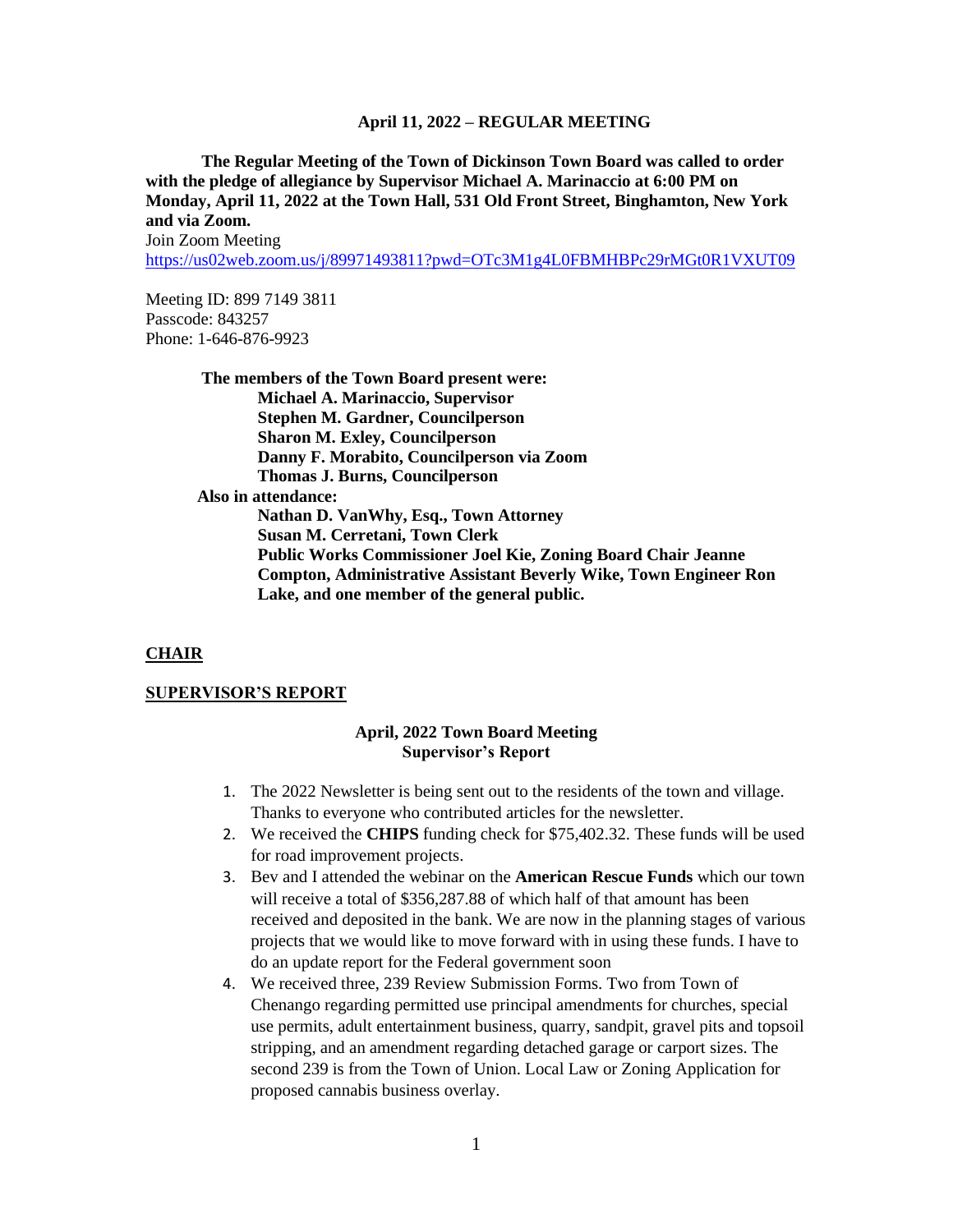## **SUPERVISOR'S REPORT CONTINUED:**

- 5. I received a call from the owner of the property where the solar farm is to be located and the Planning Board recently agreed on the site plan. The question by the owner was in regard to decommissioning bond that will be required by the project managers. The bond is a percentage based on the value of the project with various factors that are used to calculate the value that includes the KWH that are produced at this site. I told the property owner that this is a Standard Operating Procedure and the cost to clean up an abandoned solar farm would be extremely expensive.
- 6. Code Officer Rafferty informed me that the GHS Credit Union is looking into the installation of solar panels possibly rooftop installation.
- 7. As I stated at last week's work session, after having a discussion with the manager of the Regal Theaters, the car meets that have taken place for the past 2 years will no longer be allowed.
- 8. We received word from DSNY that our nearly 8 years in waiting for finalization of the Community Grant that a check for \$46,615.42 would be sent to us as reimbursement for one of our recent projects.
- 9. Our first quarter check from the county jail will be \$19,976.19. Our annual lump sum payment will be \$44,804.00
- 10. Letters were mailed out to Dickinson residents from the NYS Dept. of Transportation informing them of the ramp and road closures for the Front St. bridge and roundabout projects starting around July 5 for an anticipated time of 10 days.

## **Code Violations/Appearance Tickets**

- 1. 557 Old Front St., property dug up, construction materials in large piles, rocks. No permits issued. There has been on going issues with this property in not following building permit policies and other issues.
- 2. 117 Glenwood Rd., large amount of garbage in bags in back yard

# **Building Permits**

- 1. 41 Forest Hills Blvd, new roof
- 2. 815 Upper Front. St., cover over patio
- 3. 14 N. Moeller St. entryway roof and porch
- 4. 10 Pleasant Court roof
- 5. 561 Front St reminder notice outside stairs
- 6. 930 Upper Front St. shed placed in front yard, no permit

## **Dog Control Reports**

**TOWN**: 15 calls were addressed. Unlicensed dogs, dogs running lose, dogs chasing residents. One resident from prospect St. became irate, swearing and very belligerent towards our DCO. **VILLAGE:** 8 calls were addressed. Past dues dog licenses. One resident complained to the DCO that he needed to find something better to do than harass people during a pandemic and go after people for not shoveling their sidewalks and fix roads and stop being a scum bag bottom feeder. That is totally unacceptable of the resident to say such things to our DCO.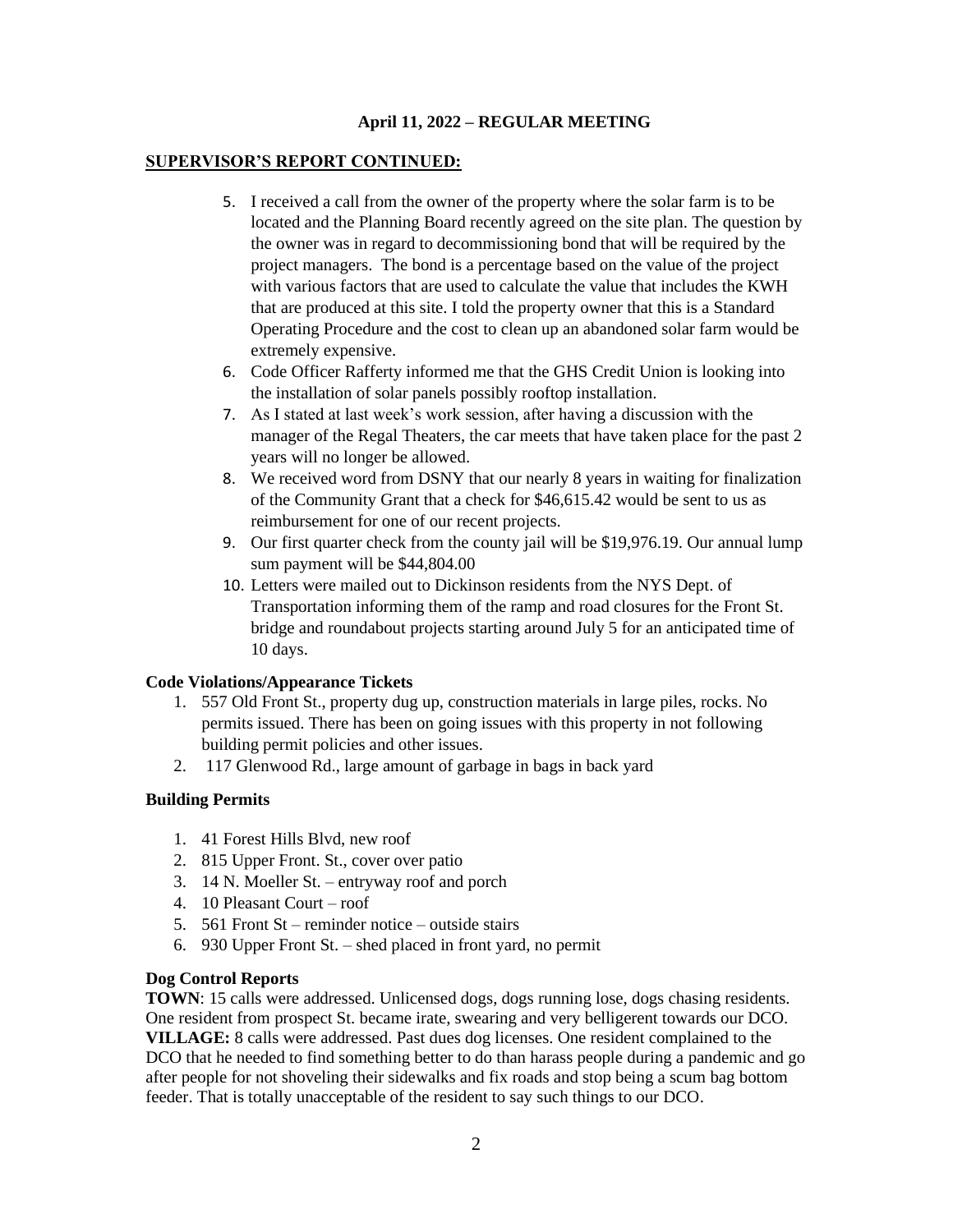### **SUPERVISOR'S REPORT CONTINUED:**

### **NYSEG UTILITY SHUTOFF NOTICES:**

No notices received

#### **Next Town Board Meeting**

Our next Town Board meeting is scheduled for Monday, May 2, 5:30 PM, Work Session Meeting. There was another extension of conducting public meetings virtually if we need to take that action.

#### **PUBLIC COMMENTS**

None being heard.

## **COMMITTEE REPORTS**

#### • **PUBLIC WORKS**

- o Councilperson Exley reported that she and Councilperson Burns need to come up with a date to meet with Joel Kie regarding the Highway Department projects.
- o Supervisor Marinaccio stated that Mr. Kie would like to have a special board meeting (to also include Town Engineer Ron Lake) to discuss the specifics of the water drainage issues on Sunrise Drive in Sunrise Terrace, possibly at the end of the week. Supervisor Marinaccio will come up with a date and time.

## • **FINANCE**

#### o **SUPERVISOR'S REPORT**

Councilperson Gardner made a motion to accept the **January 2022 Monthly Financial Report** for the **Town Supervisor in the amount of \$1,852,104.97.** On a motion by Councilperson Gardner seconded by Councilperson Burns. All in favor.

Councilperson Gardner made a motion to accept the **February 2022 Monthly Financial Report** for the **Town Supervisor in the amount of \$1,906,893.96.** On a motion by Councilperson Gardner seconded by Councilperson Burns. All in favor.

#### o **TOWN CLERK MONTHLY FINANCIAL REPORT**

Councilperson Gardner made a motion to accept the **March 2022 Monthly Financial Report** for the **Town Clerk** in the amount of **\$745.50** seconded by Councilperson Exley. All in favor.

## o **JUSTICE COURT REPORT**

Councilperson Gardner made a motion to accept the **January 2022 Monthly Financial Report** for the **Town Court** in the amount of **\$15,407.00** seconded by Councilperson Exley. State \$10,117.00 County \$270 Town \$5,020.00 All in favor.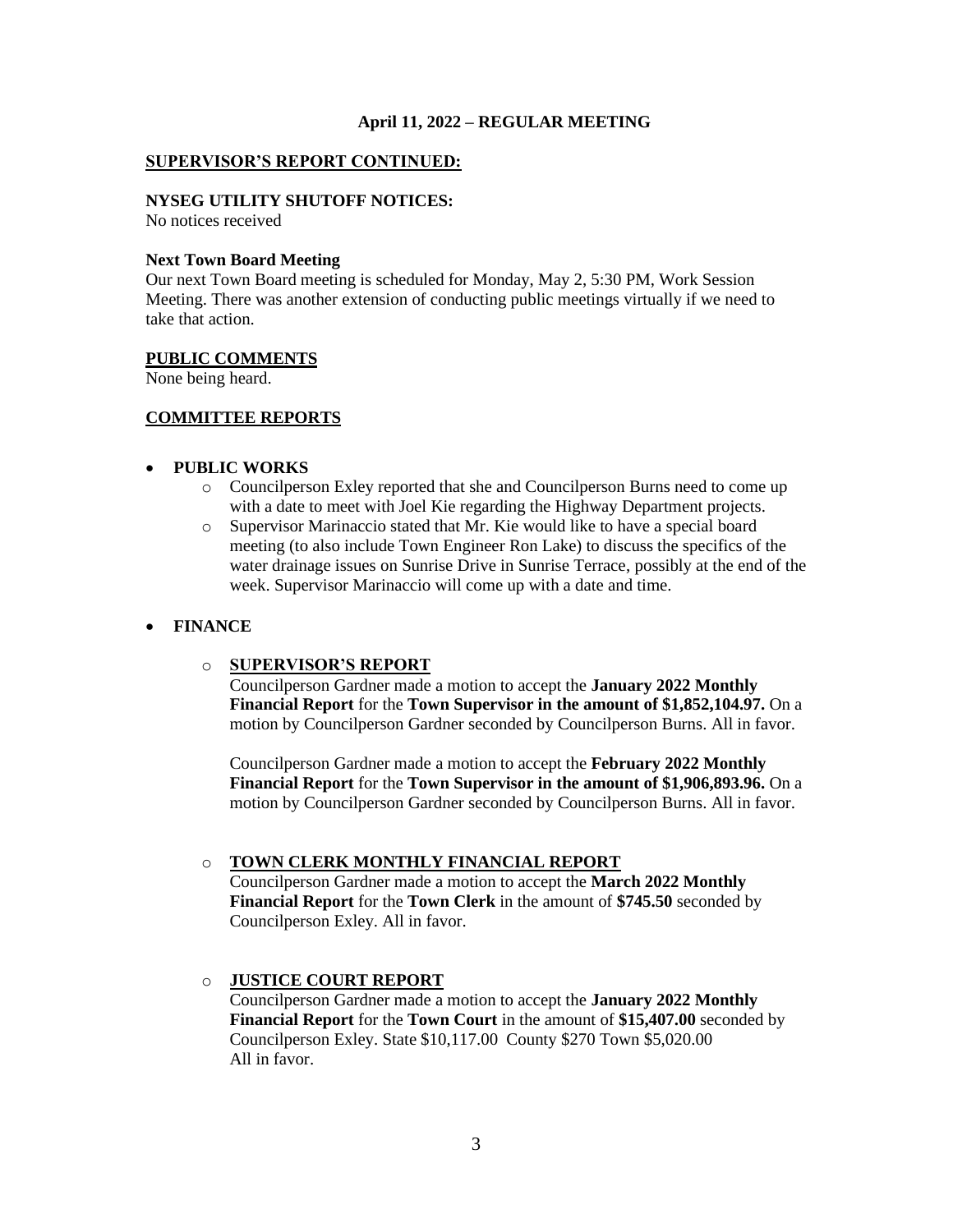o Councilperson Gardner made a motion to accept the **February 2022 Monthly Financial Report** for the **Town Court** in the amount of **\$17,580.50** seconded by Councilperson Exley. State \$13,038 County credit of \$42.50 Town \$4,585.00 All in favor.

## o **ABSTRACTS FOR APPROVAL**

On Motion from Councilperson Gardner, seconded by Councilperson Exley to approve **abstract #04** dated **April 11, 2022** in the amount of **\$403,874.92.** Vote Ayes- 5, Nays-0, Absent-0.

> Supervisor Marinaccio voting Aye Councilperson Gardner voting Aye Councilperson Exley voting Aye Councilperson Morabito voting Aye Councilperson Burns voting Aye

Unanimously passed and noted as duly adopted.

### **Abstract Summary of Audited Vouchers for Funds respectively in the amount(s) of \$403,874.92.**

| <b>General Fund</b>          | \$46,282.18  |
|------------------------------|--------------|
| <b>Part Town</b>             | \$135.00     |
| <b>Highway</b>               | \$13,113.58  |
| <b>Fire Districts</b>        | \$0.00       |
| <b>Light Districts</b>       | \$3,524.84   |
| <b>Sewer Operating Dist.</b> | \$266,347.86 |
| <b>Water Operating Dist.</b> | \$74,471.46  |

**Voucher #04 for April 11, 2022 year in the amount of \$403,874.92.**

Supervisor Marinaccio reported the Traffic Diversion Program at \$37,703.00.

## • **PERSONNEL**

Councilman Gardner reported that Public Works Commissioner Kie is still working on getting his staff in the Highway Department up to snuff and he will make a report at the next board meeting.

## • **PLANNING**

No Planning Board meeting this month.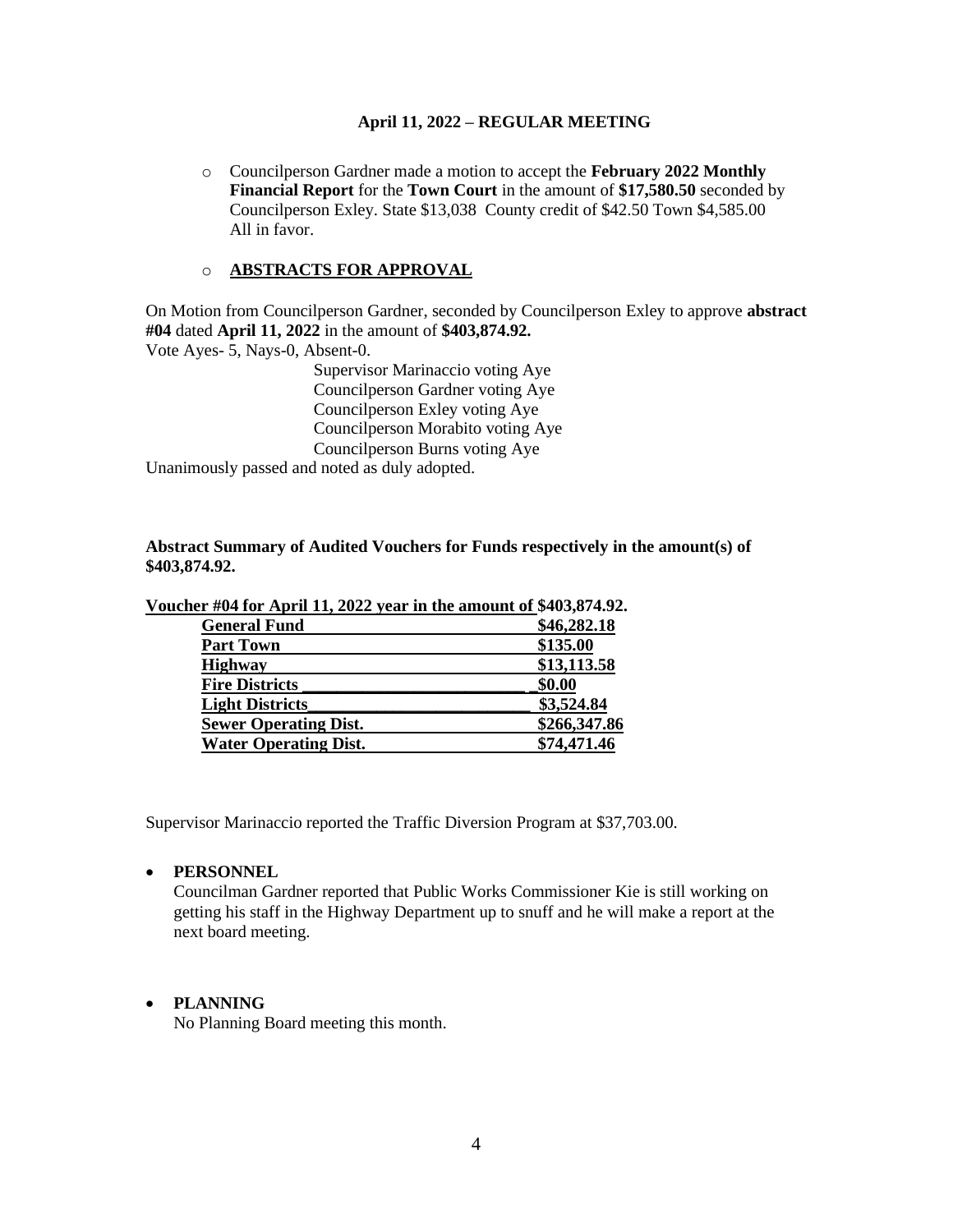## **PROPOSED SEWER RATE INCREASE**

Beverly Wike provided the board members with a detailed water and sewer report. The report included a proposed sewer increase for the  $4<sup>th</sup>$  quarter of 2022 of \$1.50 with a new rate of \$8.00/100 cf. A discussion followed.

### **2022 Sewer Rate Increase**

| <b>2022 Estimate Revenue</b> |               |
|------------------------------|---------------|
| Shortage                     | \$ 866,098    |
| 2022 Budgeted Revenue        | 663,000       |
| 2022 Budgeted Expenses       | \$1,557,598   |
| 2021 Year-End Fund Balance   | 28,500<br>SS. |

| 1 <sup>st</sup> Quarter          | \$171,810  |
|----------------------------------|------------|
| $2nd$ & 3 <sup>rd</sup> Quarter* | \$ 399,818 |
| $4^{\text{th}}$ Quarter**        | \$242,057  |
| Total                            | \$ 813,685 |
|                                  |            |

\*2nd & 3rd Quarter increased sewer rate from \$5.50 to \$6.50/100cf. Decreased water rate from \$6.50 to \$5.50/100cf.

\*\*4th Quarter proposed increase of \$1.50, new rate will be \$8.00/cf.

## **2022 Shortage**

| Shortage 2022                               |    | $$ -866,098$ |
|---------------------------------------------|----|--------------|
| Rate increase in $2nd$ , $3rd$ & $4th$ qtr. |    |              |
| <b>Additional revenue</b>                   | \$ | 150,685      |
| Loan payment from Water                     | S  | 100,000      |
| Overbudgeted for Bing/JC                    |    |              |
| Joint Sewage Treatment Plant                |    | \$200,000    |
| Estimated shortage 2022                     |    | \$415,413    |
| With increase to \$8.00/100 cf.             |    |              |
| Proposed Revenue 2023                       |    | 968,228      |

Mrs. Wike commented that on average, this proposed rate would increase an average household's bill by \$30.00 per quarter for sewer.

Town Engineer Ron Lake reported on the status of the at the **Binghamton Johnson City Joint Sewage Treatment Plant** after the disastrous accident that occurred. There was damage to wires and electrical controls and components which have to be replaced. There was 14 feet of water that took almost a month to clean out. The good news is that so far, the insurance company is covering almost all of the cost of repair.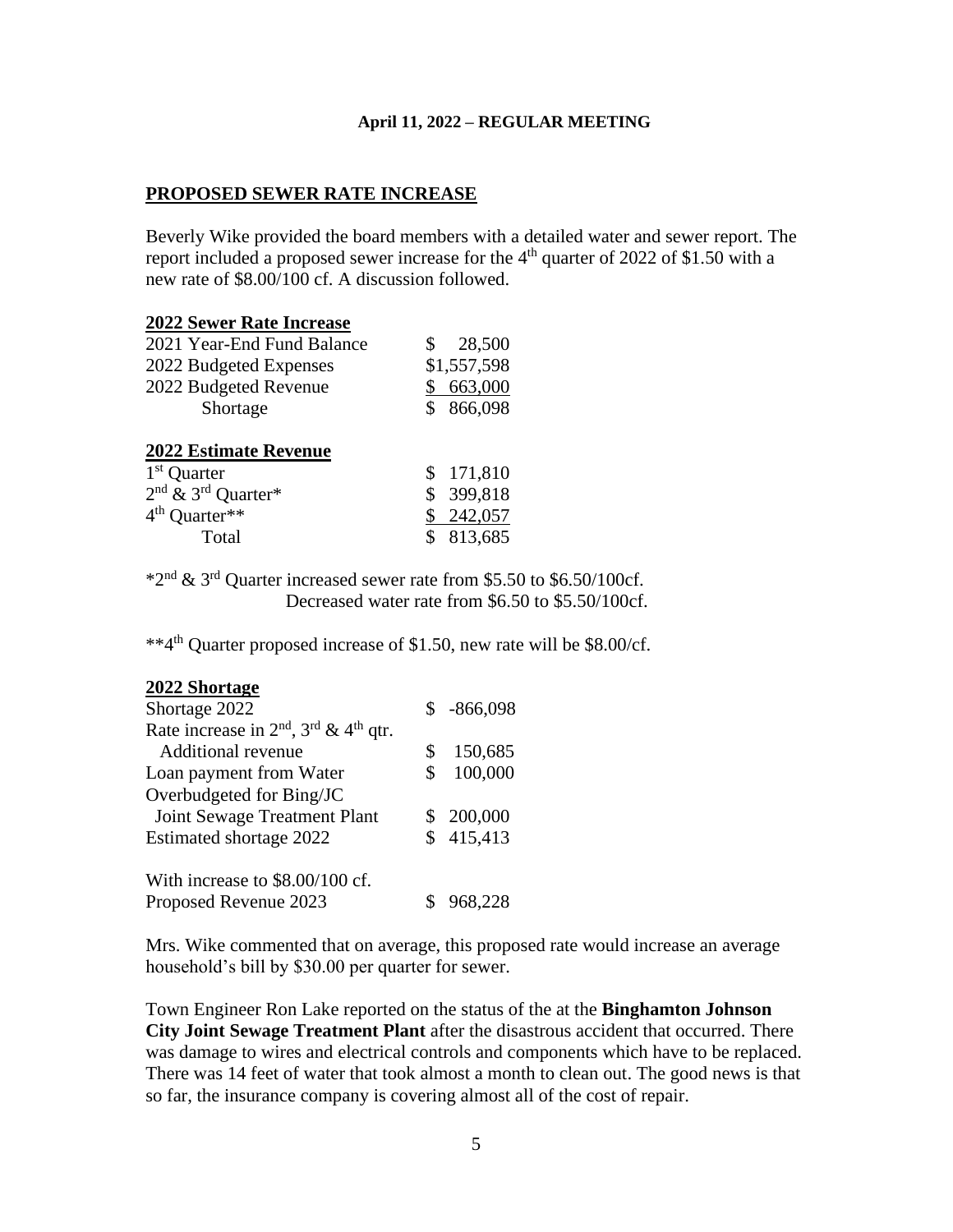### **APPROVAL OF MINUTES**

On a motion by Councilperson Exley seconded by Councilperson Gardner to approve the **March 7, 2022 Work Session Minutes, the March 14, 2022 Regular Meeting Minutes**. CORRECTION to the minutes: Town Clerk Monthly Report for February should be \$1,072.50. All in favor. Vote-5 Ayes, Nays-0, Absent-0.

## **ATTORNEY**

## **RESOLUTION 2022-16**

The following Resolution was offered by Councilperson Morabito, who moved its adoption, seconded by Councilperson Gardner to wit:

BE IT RESOLVED, by the Town Board of the Town of Dickinson, Broome County, New York as follows:

#### **RESOLUTION: SCHEDULING A PUBLIC HEARING FOR MONDAY, MAY 2, 2022 AT 5:30 PM REGARDING PROPOSED SEWER RATE INCREASE.**

The question of adoption of the foregoing Resolution was duly put to a vote on roll call which resulted as follows: All in favor. Vote Ayes  $-5$ , Nays  $-0$ , Absent-0.

> Supervisor Marinaccio voting Aye Councilperson Gardner voting Aye Councilperson Exley voting Aye Councilperson Morabito voting Aye Councilperson Burns voting Aye

All in favor

## **MEETING WITH PROPERTY OWNERS OF THE RED ROOF INN**

Attorney VanWhy reported that a meeting with the property owners of the **Red Roof Inn** took place last Wednesday at the Town Hall. Mr. VanWhy, Supervisor Marinaccio, and Public Works Commissioner Kie were in attendance along with the three owners of the hotel. Attorney VanWhy stated that it was a very productive meeting. The owners indicated that there were some permanent steps that have already been taken to address matters. Mr. VanWhy stated that within the next month we will be monitoring activity and asking the sheriff's department for a report of police calls to track the activity and hopefully it corrects itself in the next few weeks. Supervisor Marinaccio added that the owners were very cooperative.

Mr. Marinaccio stated that several local residents have gotten notifications that there are sex offenders living at the **Red Roof Inn** and **Econolodge** hotels. He is encouraging every resident to complain to the hotels, to DSS and to the Sheriff's Department. Mr. Marinaccio will be meeting with the Sheriff to discuss this issue. It becomes very concerning especially with the playground across the street and he feels it is unacceptable. He stated that we are doing what we can to stop this, but we have to follow the law and we cannot discriminate.